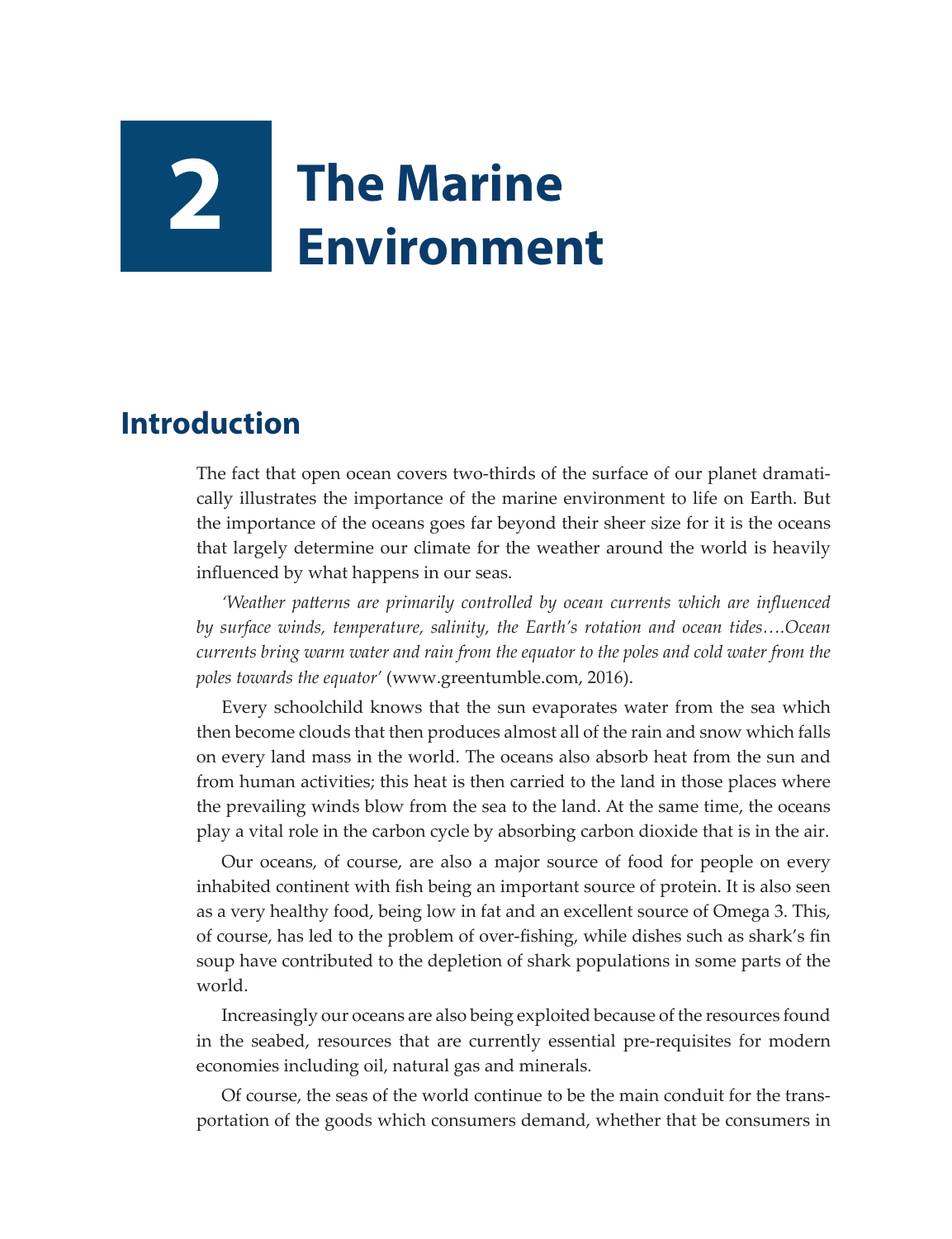the USA who want to buy German cars or the European consumer who buys 'summer fruits' from New Zealand or South Africa when it is winter in Europe. The oceans also play a role in the transportation of people and are particularly important in the life of island communities.

And lastly, there is the role of our seas in the modern industry of tourism. It is hard to imagine what tourism would be like without the sea. The sea means beaches and sunbathing, a place to go swimming or scuba-diving and wildlifewatching. In recent years it has also become highly fashionable to take your whole vacation on the ocean, on a cruise ship, being pampered.

So, it is clear that marine environments play a crucial role in the life of virtually everyone on Planet Earth. But what are they and how much do we know about them? This chapter will try to answer these two questions, at least in part. We will also look at the relationship between marine environments and tourism but this time from the point of view of the oceans.

## **Key definitions**

As you would expect there are a myriad of definitions of the term 'marine environment' so let's begin with a simple one which seems to capture its essence.

The **marine environment** consists of '*the oceans, seas, bays, and estuaries, and other major water bodies, including their surface interface and interaction, with the atmosphere and with the land seaward of the high water mark'* ([www.definitions.net](http://www.definitions.net), 2019)

The UK government Joint Nature Conservation Committee, quoting Connor et al. in 2002, states that '*the marine environment can be described or characterised at a number of different scales, ranging from ocean-level processes through to those that occur at species and genetic level'.* They go on to describe these three elements in a little more detail as follows:

- Species provide the globally accepted classification of biological diversity, with well *established rules of taxonomy, to distinguish between different types. Their classification is arranged in a hierarchy of genera, families, orders, classes and phyla.*
- *Habitats comprise suites of species communities or assemblages that consistently occur together, but which are derived from different parts of the taxonomic hierarchy (e.g. kelps, molluscs and fish in a kelp forest habitat). Their classification can also be structured in a hierarchy (biotopes, biotope complexes, broad habitat) reflecting degrees of similarity.*
- *Marine landscapes comprise suites of habitats that consistently occur together, but which are often derived from different parts of the habitat classification hierarchy (e.g. saltmarsh, intertidal mudflats, rocky shores and subtidal mussel beds in an estuary).*